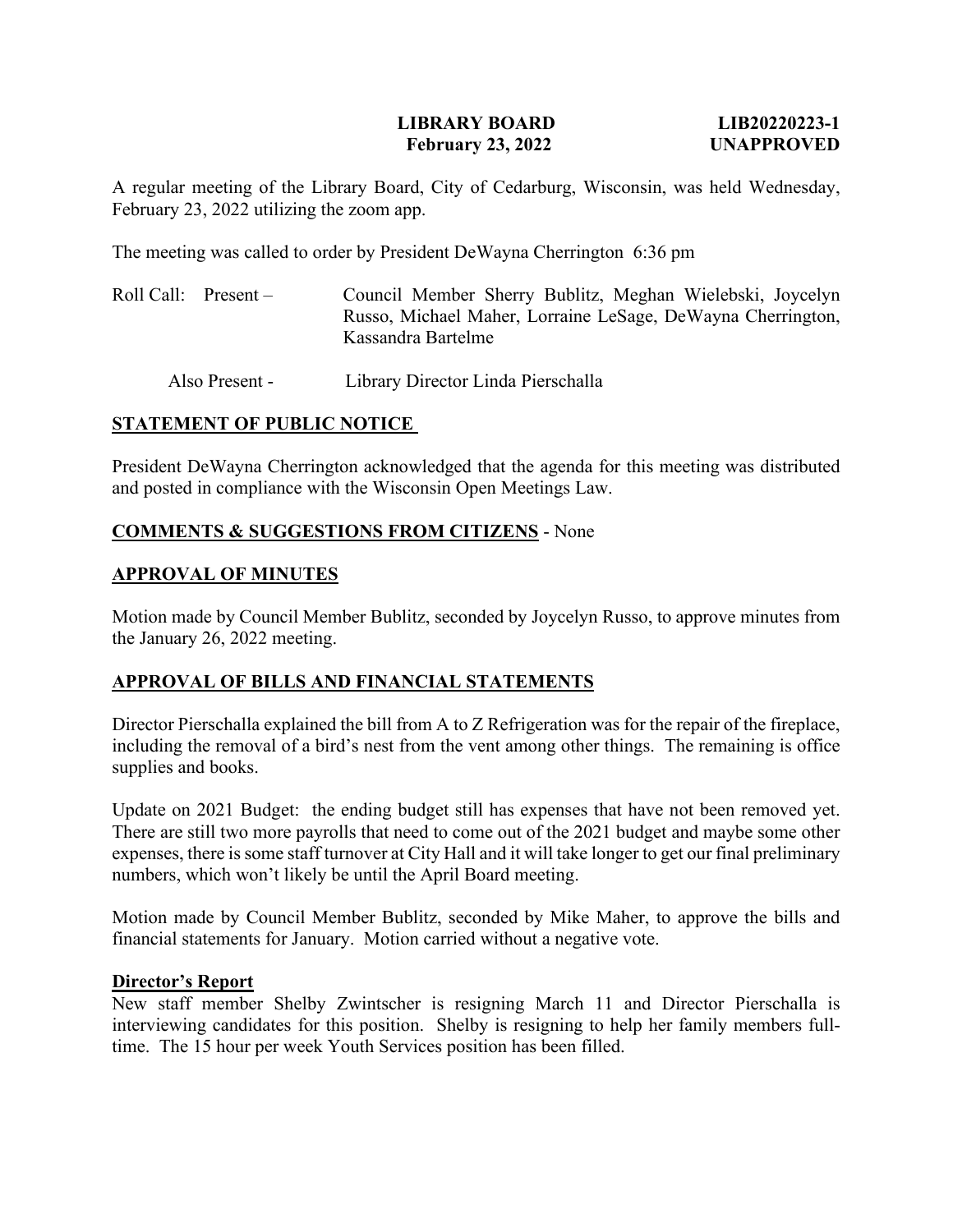# **LIBRARY BOARD LIB20220223-2 February 23, 2022 UNAPPROVED**

Strategic plan update: a marketing meeting was held with staff and a checklist was created for the various publicity tools.

Cedarburg Friends of the Library's used book sale made just under \$3,000. The new historical stitching series booked up very quickly and currently has a waitlist.

Director Pierschalla is planning to do an online survey of library services and awareness mid-2022.

The WI Dept of Workforce Development has approached the Library to be a site for DWD staff to help the public with job searching, unemployment, and resume building. It is a great way to connect with the community and help show the Library as a vital resource.

A staff meeting was held to work on ideas for the MakerLab to begin programming and to create a space for patrons to reserve and drop in for activities.

The Common Council approved \$13,000 for new computers from the City's ARPA funds (10 new computers and 10 Chromebooks or iPads).

Cedarburg Friends of the Library approved giving a lump sum for 2022 projects, programs, and supplies in the amount of \$31,000+. This is to avoid excessive paperwork for individual purchases.

Over 7,000 people visited the library in January.

The winter reading challenge went very well. The grand prize was snowshoes.

#### **School Report**

Lorraine Lesage and fellow librarian, Lisa will be going to Fort Atkinson for viewing-Access Ed in action on Friday. Next week, read across America is to take place.

#### **NEW BUSINESS**

#### **Review 2021 Annual Report; and Action Thereon**

Library usage increased and a large number of non-residents are using the library.

[DeWayna Cherrington](mailto:dcherrington@yahoo.com) asked for clarification regarding the statement concerning Public Library System Effectiveness and the Monarch Library System not providing effective leadership and not adequately meeting the needs of the Library. Director Pierschalla explained that due to the great deal of turnover of existing directors, needs of the library were not met. An example of this was the relief money that was almost lost due to not having a director in place. However, for 2022, the new system director is in place and situations are coming together and Director Pierschalla feels that this should be a much better situation.

Mike Maher mentioned that he was omitted from the IV. Library Governance list. In addition, Sue Karlman, Todd Burnacki and Debra Goeks should be removed from the listing as they are no longer active Board members.